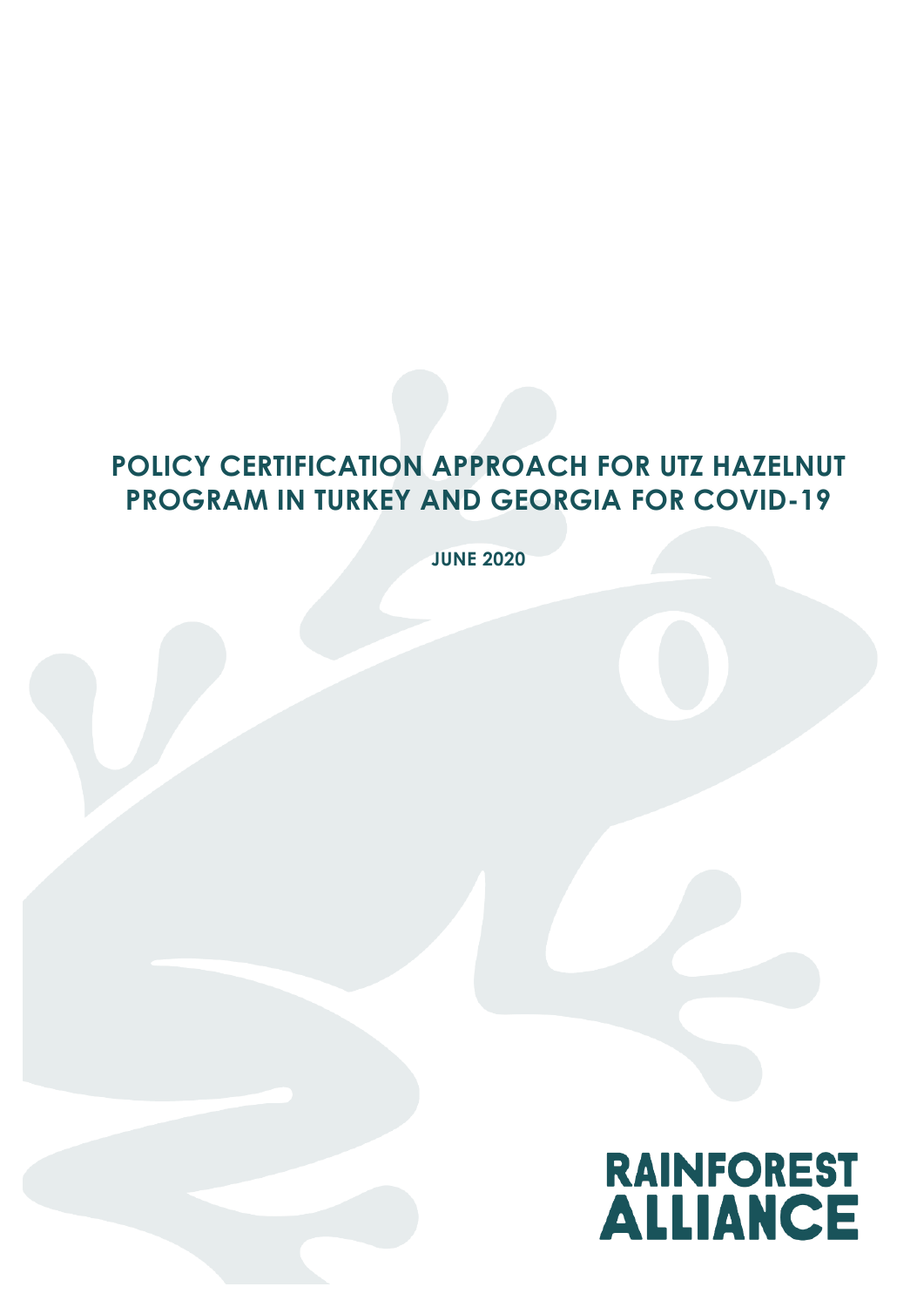

## **SUMMARY**

| <b>Issue Date:</b>                                                                             | <b>Binding date:</b> |                                                | <b>Expiration date:</b> |  |
|------------------------------------------------------------------------------------------------|----------------------|------------------------------------------------|-------------------------|--|
| June 9, 2020                                                                                   | June 9, 2020         |                                                | December 31,            |  |
|                                                                                                |                      |                                                | 2020                    |  |
| Developed by:                                                                                  | Approved by:         |                                                |                         |  |
| Rainforest Alliance                                                                            |                      | Director, Standards and Assurance<br>$\bullet$ |                         |  |
| Linked to (code and name of documents, if applicable):                                         |                      |                                                |                         |  |
| UTZ related documents                                                                          |                      |                                                |                         |  |
| UTZ Assurance Certification protocol, version 4.3 December 2018<br>$\bullet$                   |                      |                                                |                         |  |
| UTZ Core Code of Conduct for group and multi-group certification, version 1.1 +<br>$\bullet$   |                      |                                                |                         |  |
| Hazelnut Module                                                                                |                      |                                                |                         |  |
| Reporting to RA                                                                                |                      |                                                |                         |  |
| Before the on-site external audit of a Certificate Holder, the Certification Body shall inform |                      |                                                |                         |  |
| Rainforest Alliance (certification@ra.org) on the percentage of internal inspections that will |                      |                                                |                         |  |
| be completed by the Certificate Holder per period as per table 1 of this policy.               |                      |                                                |                         |  |
| Applicable to:                                                                                 |                      |                                                |                         |  |
| Farm certified entities (UTZ) for the Hazelnut Program as well as Rainforest Alliance          |                      |                                                |                         |  |
| authorized Certification Bodies (CB) in Turkey and Georgia.                                    |                      |                                                |                         |  |
| Regions:                                                                                       |                      |                                                |                         |  |
|                                                                                                |                      |                                                |                         |  |
| Turkey, Georgia                                                                                |                      |                                                |                         |  |
| Crops:                                                                                         |                      | <b>Type of organizations:</b>                  |                         |  |
| Hazelnut                                                                                       | Farm groups          |                                                |                         |  |
|                                                                                                |                      |                                                |                         |  |

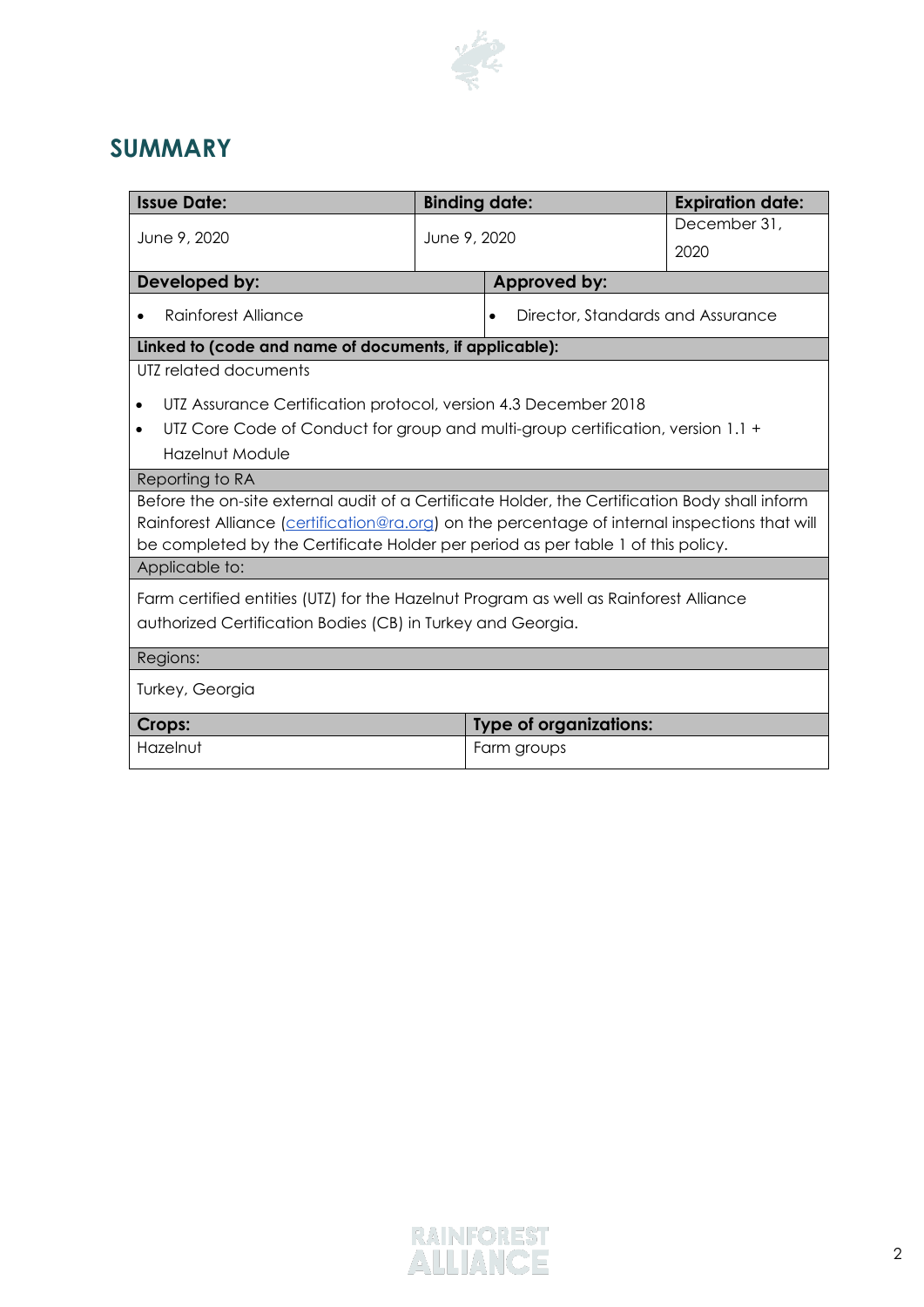

## **1. INTRODUCTION**

Rainforest Alliance is a growing network of people who are inspired and committed to working together to achieve our mission of conserving biodiversity and ensuring sustainable livelihoods. For more information about Rainforest Alliance, visit its website: [http://www.rainforest-alliance.org.](http://www.rainforest-alliance.org/)

## **2. POLICY FOR CERTIFICATION IMPACTED BY COVID-19**

### **2.1 JUSTIFICATION**

Currently, due to travel and access restrictions to certain sites related to COVID-19, there are cases arising in some localities where it will not be possible to follow the planned schedule of internal inspections for Certificate Holders (CHs) in Turkey and Georgia. As a result, these CHs may not be able to complete internal inspections on all group members before the group's external audit.

Rainforest Alliance through this policy therefore allows for an exception on control point G.A. 11 of the UTZ Core Code of Conduct for group and multi-group certification version 1.1, that requires internal inspections to be carried out on all group members before the group's external audit.

This policy assumes that external on-site audits will take place during the usual Hazelnut harvest between August 1 and September 15, 2020. Information on any further exceptions or modification of this policy will be communicated before August 1, 2020.

#### **2.2 POLICY FOR INTERNAL INSPECTION REQUIREMENT (G.A.11) FOR UTZ HAZELNUT CERTIFICATE HOLDERS**

According to the Internal Inspection Requirement (G.A. 11), CHs are required to complete all internal inspections before the external audit. As per this policy, an exception to this requirement is allowed.

For cases where it is not possible to complete internal inspections on all group members before the external audit takes place due to travel and access restrictions, a percentage of the group member's internal inspections may still be completed during the harvest as well as after the harvest.

Below table outlines the **minimum percentage** of internal inspections to be completed per period. In all cases, CHs shall complete internal inspections as soon as possible. CHs must complete 100% of internal inspections as specified in the table below.

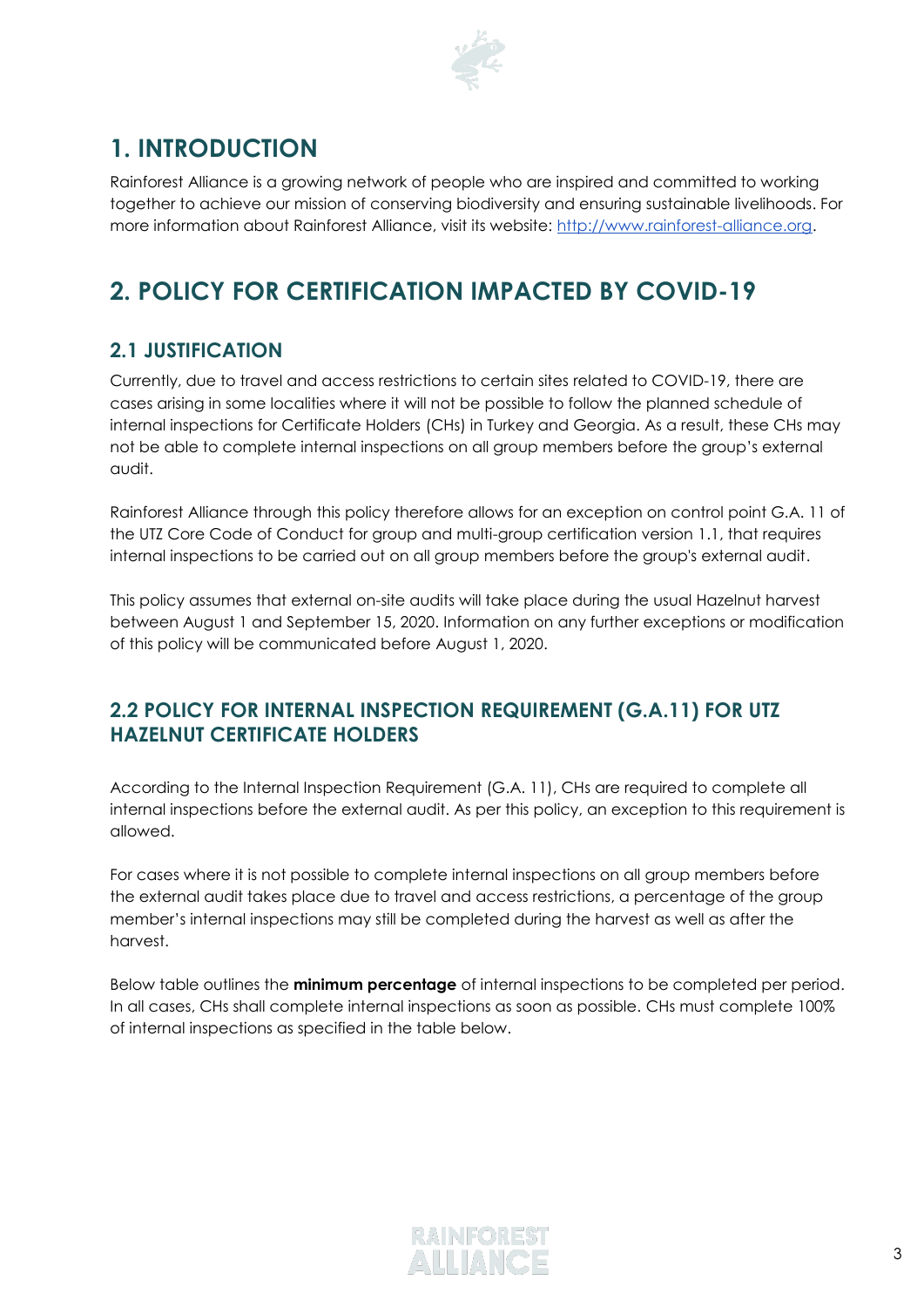

| Period                                            | I) Before harvest and<br>before external audit<br>(until August 1, 2020)                                                                                                          | II) During harvest<br>period and external<br>audit (August 1 -<br>September 15, 2020)                                                                                                                       | III) After harvest<br>(September 15 -<br>October 15, 2020)                                                                                                                                                          |
|---------------------------------------------------|-----------------------------------------------------------------------------------------------------------------------------------------------------------------------------------|-------------------------------------------------------------------------------------------------------------------------------------------------------------------------------------------------------------|---------------------------------------------------------------------------------------------------------------------------------------------------------------------------------------------------------------------|
| Minimum % of internal<br>inspections<br>completed | 50%                                                                                                                                                                               | $50\% + 30\% = 80\%$                                                                                                                                                                                        | $50+30\% + 20\% = 100\%$                                                                                                                                                                                            |
| Detail on requirement<br>-                        | CHs must complete a<br>minimum of 50% of<br>the farmer group<br>members internal<br>inspections before<br>receiving the external<br>audit and before the<br>start of the harvest. | CHs must complete<br>an additional 30%<br>and thus a total<br>minimum of 80% of<br>the farmer group<br>members internal<br>inspections until the<br>end of the harvest<br>(latest September 15,<br>$2020$ . | Certificate Holder<br>must complete the<br>internal inspections of<br>the rest of the farmer<br>group members<br>(maximum 20% of<br>group members)<br>within 1 month after<br>the harvest (by<br>October 15, 2020). |

*Table 1: minimum percentage of internal inspections to be completed per period.* 

The following requirements apply:

- a) When requesting an Audit the CH will inform the CB on the percentage of internal inspections that will be completed in each period as per table 1.
- b) For CHs that have completed 100% of internal inspections before the external audit, the normal audit and certification procedures and rules apply, according to the UTZ Assurance Certification protocol, version 4.3 December 2018.
- c) If a CH did not complete the minimum requirement of 50% internal inspections prior to the external audit, the external audit cannot be performed for the 2020 harvest. This means that this CH cannot be certified against the UTZ standard for the 2020 harvest. In this case, the Rainforest Alliance audit exception policy for COVID-19 will also not be applicable.
- d) Only new group members that have completed and successfully passed a physical internal inspection before the external audit can be included in this year's certificate.
- e) Internal inspections are planned according to risk. CHs shall use their risk assessment (G.A.16) to identify which farmers shall be inspected in which period. Where possible, farmers with high risk shall be inspected first. Only group members with low risk can be inspected after the harvest. The CH sends the risk assessment and justification of internal inspections per period to the CB by July 15, 2020.
- f) CHs must finish 100% of the internal inspections of their intermediaries (manav, cracker) before the external audit.
- g) If internal inspections have not been completed before the external audit CHs shall continue internal inspections during the external audit. The external auditor will observe the performance of the internal inspector for the duration of at least 1 audit day (inspection of a minimum of 6 farmers).
- h) If a CH must complete some of the internal inspections after the external audit, a detailed report of the results of the completed internal inspections must be sent to the CB no later than 2 weeks after the last inspection. This report must include at least the non-conformities detected and closure of these non-conformities. Along with the report, a final version of the Group Member Registry must be shared with the CB.